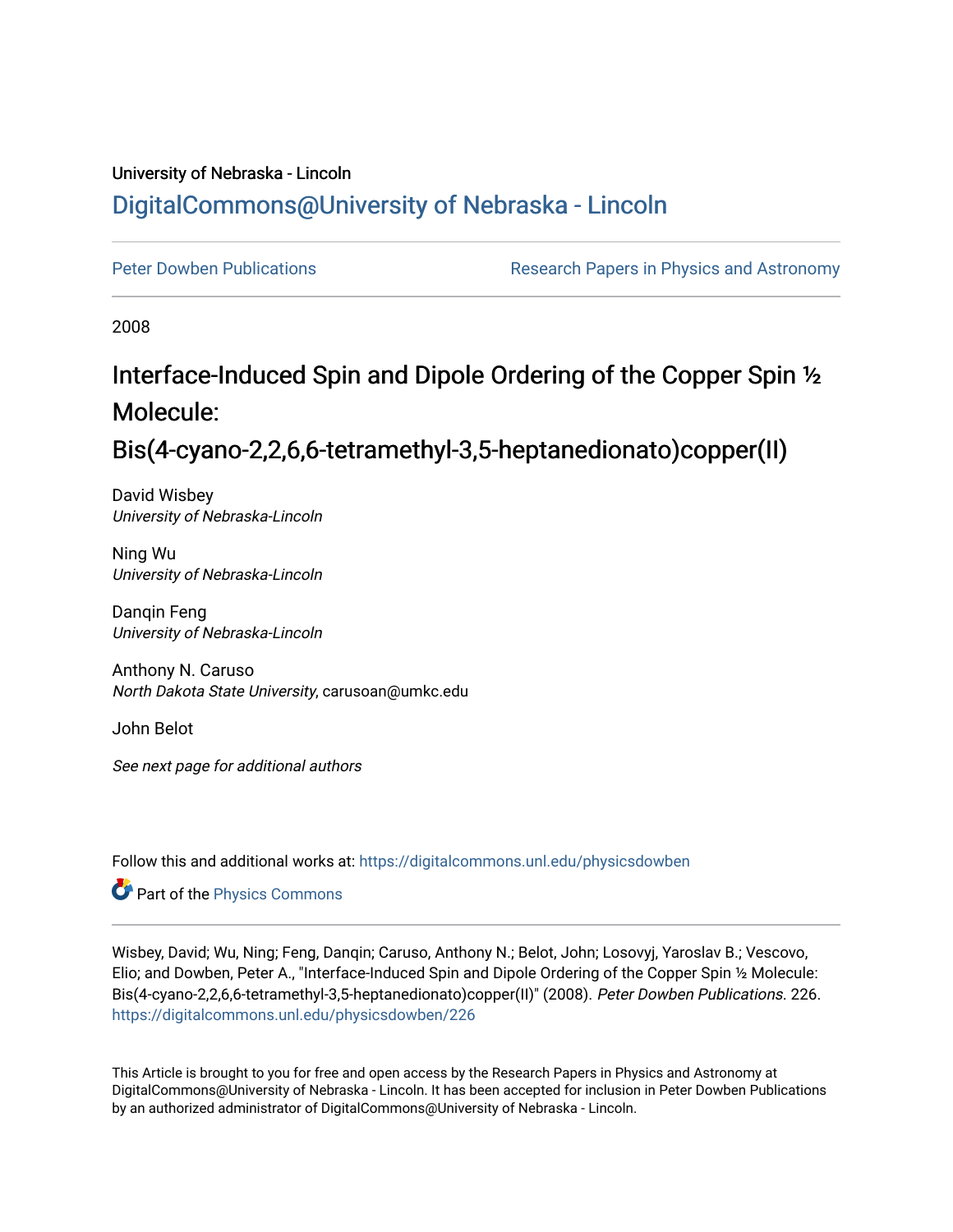### Authors

David Wisbey, Ning Wu, Danqin Feng, Anthony N. Caruso, John Belot, Yaroslav B. Losovyj, Elio Vescovo, and Peter A. Dowben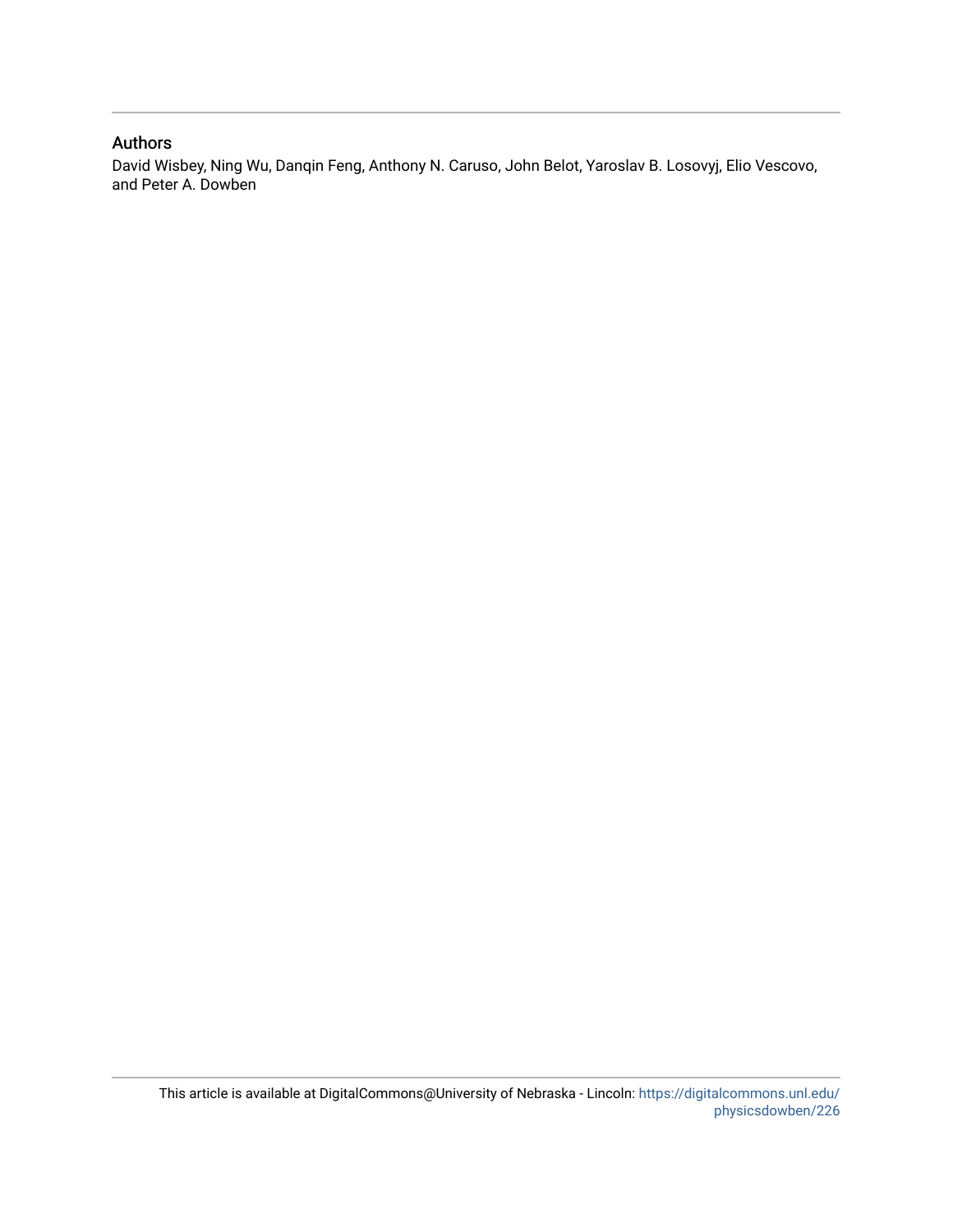## **Interface-Induced Spin and Dipole Ordering of the Copper Spin 1/2 Molecule: Bis(4-cyano-2,2,6,6-tetramethyl-3,5-heptanedionato)copper(II)**

#### **David Wisbey,† Ning Wu,† Danqin Feng,† A. N. Caruso,‡ John Belot,§ Yaroslav Losovyj,**<sup>|</sup> **Elio Vescovo,**<sup>⊥</sup> **and Peter A. Dowben\*,†**

*Department of Physics and Astronomy and the Nebraska Center for Materials and Nanoscience, University of Nebraska*—*Lincoln, Lincoln, Nebraska 68588-0111, Department of Physics, 257 Flarsheim Hall, University of Missouri*-Kansas City, 5110 Rockhill Road, Kansas City, Kansas 64110, Department of Chemistry and the *Nebraska Center for Materials and Nanoscience, University of Nebraska*—Lincoln, *Lincoln, Nebraska 68588-0304, Center for Ad*V*anced Microstructures & De*V*ices, 6980 Jefferson Highway,* Baton Rouge, Louisiana 70806, and National Synchrotron Light Source, Brookhaven National Laboratory, *Upton, New York 11973*

*Received: May 13, 2008; Revised Manuscript Received: June 25, 2008* 

Using light-polarization-dependent angle-resolved photoemission, the metal-organic molecule bis(4-cyano-2,2,6,6-tetramethyl-3,5-heptanedionato)copper(II) (or Cu(CNdpm)<sub>2</sub>, i.e., C<sub>24</sub>H<sub>36</sub>N<sub>2</sub>O<sub>4</sub>Cu, Cu(II)) is observed to adopt a preferential orientation that depends on the film thickness and substrate when adsorbed on Co(111) and Cu(111). In addition, the final-state binding energies change with film thickness, suggesting the substrates affect the screening or charging in the photoemission final state. For  $Cu(CNdpm)_2$  deposited on  $Co(111)$ , the induced spin polarization was found to depend strongly on the molecular orbital contributions.

#### **1. Introduction**

A conducting ferromagnetic substrate can contribute to both magnetic and electric dipole ordering. Conducting substrates can induce an electric dipole in a variety of large molecular adsorbate systems. $1-6$  Among these large molecular systems are the metal center macrocyclic metal-organic complexes, including the metal phthalocyanines. $6-16$  Similarly, ferromagnetic substrates can induce magnetic moment ordering in an adsorbate.17,18 The induced magnetic ordering due to a ferromagnetic substrate can be simply understood by the Landau-Ginzburg equation.19-<sup>32</sup> This is a mean field "proximity effect", characterized by an exponential decay of the magnetization with film thickness *z* as

$$
\mathbf{M}(z) = R \exp(-\kappa z) \tag{1}
$$

 **(1)<br>with a temperature-dependent characteristic paramagnetic cor**relation length  $\kappa^{-1}$ ,<sup>31,32</sup> related to short-range magnetic order. This mean field approximation (Landau-Ginzburg) does not, however, explain the origin of the adsorbate paramagnetic correlation length or the microscopic (quantum picture) mechanisms for induced magnetic ordering in molecular adlayers.32 Electric dipole ordering tends to be more amenable to microscopic modeling, but such models remain fraught with complications, as even small changes in the  $\pi-\pi$  stacking can have profound effects on the intermolecular interactions and can easily overcome electric dipole ordering effects.

To understand both phenomena microscopically for large adsorbates, knowledge of the molecular packing is essential. Large (mostly) planar metal-centered metal-organic compounds such as the metal phthalocyanines<sup>8-11,17,33-35</sup> typically adsorb coplanar with the surface, i.e., lie flat on conducting substrates, but this adsorbate orientation does not always occur.14,33,36-<sup>38</sup> Furthermore, there is a tendency to adopt a canted bonding orientation with increasing film thickness.8,17,34,39 This is important because, at the ferromagnetic interface with an insulator, there are now predictions of interplay between magnetic ordering and electric dipole orientation.<sup>40,41</sup>

In a vein similar to that of the metal phthalocyanines (with a transition-metal core such as Cu, Co, Ni, or Fe), there is bis(4-cyano-2,2,6,6-tetramethyl-3,5-heptanedionato)copper(II) (or  $Cu(CNdpm)<sub>2</sub>$ ).  $Cu(CNdpm)<sub>2</sub>$  has been established to be very close to a molecular spin  $1/2$  system,  $42$  with some small ligand contributions to the total molecular magnetic moment. Because of the established and characterized ligand contributions to the magnetic moment and the evidence for extramolecular interactions,<sup>42</sup> substrate effects could be quite significant in the case of  $Cu(CNdpm)<sub>2</sub>$ , as is indeed shown here. This species has been shown to exhibit at least some short-range intermolecular magnetic coupling<sup>42</sup> and, as such, is of considerable interest with respect to possible (extrinsic) induced magnetic ordering. In this study we explore the influence of the substrate on the electronic properties and magnetic ordering of  $Cu(CNdpm)_2$  grown on  $Cu(111)$  or Co(111) in an effort to establish further the importance of the complex to substrate interfaces.

#### **2. Experimental Section**

 $Cu(CNdpm)$ <sub>2</sub> (i.e., C<sub>24</sub>H<sub>36</sub>N<sub>2</sub>O<sub>4</sub>Cu (Cu(II))) was synthesized as described in ref 43 and isolated as large, blue block crystals (>1 cm on an edge) that exhibit high thermal stability (><sup>400</sup> K), reasonable volatilities, and nearly ideal tetragonal crystal symmetry.<sup>43</sup> The solid-state structure of bis(4-cyano-2,2,6,6tetramethyl-3,5-heptanedionato)copper(II), illustrated in the inset to Figure 1, exhibits overall molecular  $C_{2h}$  symmetry with

10.1021/jp804251b CCC: \$40.75 2008 American Chemical Society Published on Web 08/13/2008

<sup>\*</sup> To whom correspondence should be addressed. Phone: (402) 472-9838. Fax: (402) 472-2879. E-mail: pdowben@unl.edu.

<sup>†</sup> Department of Physics and Astronomy and the Nebraska Center for Materials and Nanoscience, University of Nebraska-Lincoln.

<sup>#</sup> University of Missouri-Kansas City.

<sup>§</sup> Department of Chemistry and the Nebraska Center for Materials and Nanoscience, University of Nebraska-Lincoln.

Center for Advanced Microstructures & Devices.

<sup>⊥</sup> Brookhaven National Laboratory.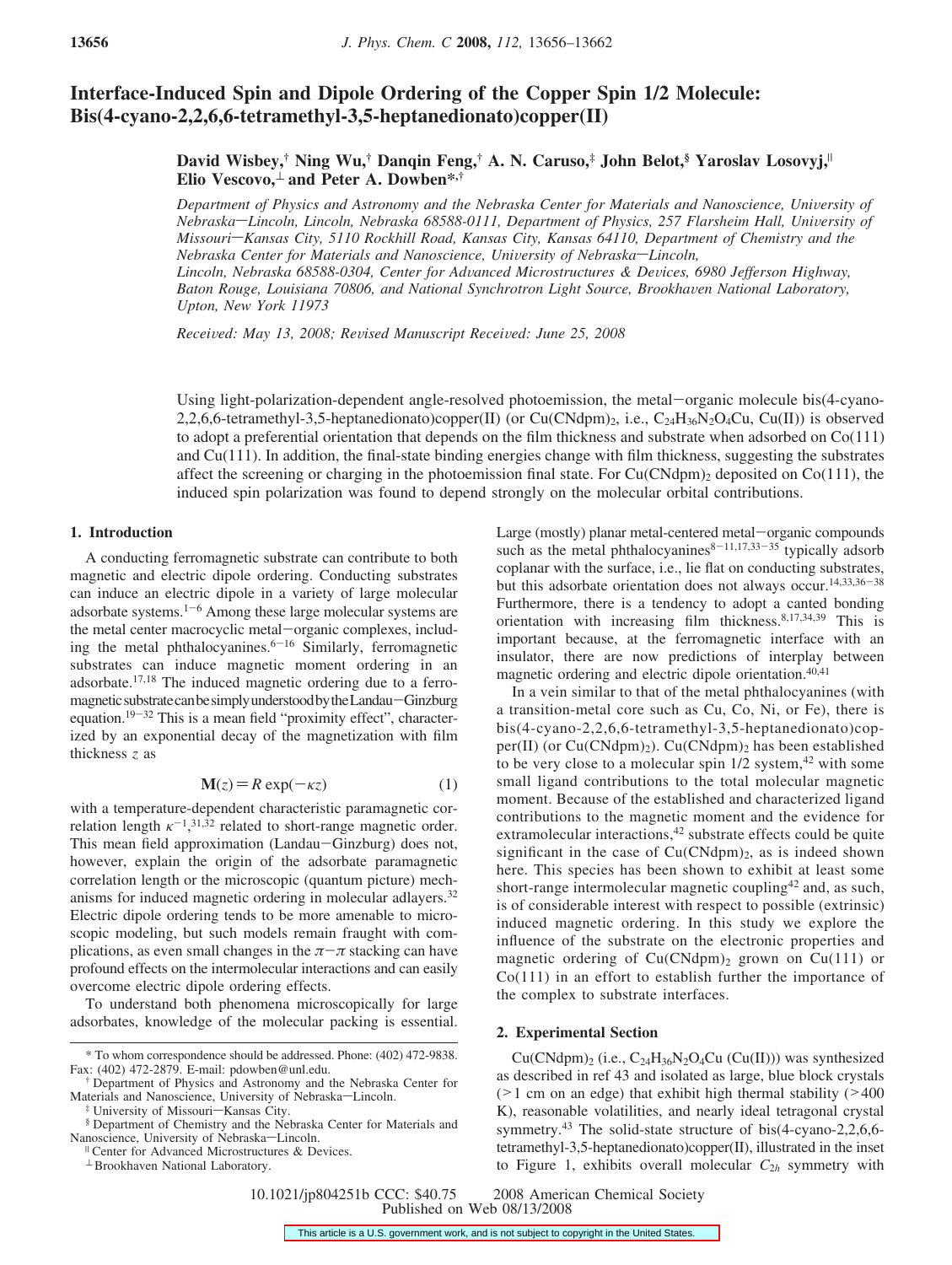

**Figure 1.** Occupied electronic structure of  $Cu(CNdpm)$ <sub>2</sub> (i.e.,  $C_{24}H_{36}N_2O_4Cu$  (Cu(II))). The photoemission spectra (a) of 58 monolayers of  $Cu(CNdpm)<sub>2</sub>$  adsorbed on  $Co(111)$  at about 100 K are compared. The photoemission spectra were taken at a photon energy of 79 eV with a light incidence angle of 45° relative to the surface normal with normal emission. There is qualitative agreement with those of the calculated ground-state molecular orbitals (c) following a summation and using a 1 eV Gaussian applied to each molecular orbital after a shift of 4.4 eV in the calculated binding energies (b).

average Cu-O bond lengths of 1.92  $\AA$ .<sup>43</sup> For bulk crystals of  $Cu(CNdpm)<sub>2</sub>$ , the immediate coordination geometry about the Cu(II) metal center is a tetragonally distorted octahedron exhibiting four short Cu-O equatorial bonds and two trans axial Cu-N bonds. While the solid-state packing diagram shows independent parallel chains linked by long intermolecular Cu—NC contacts ( $\sim$ 2.56 Å),<sup>43</sup> there is no evidence supporting the assumption that molecules adsorbed onto single crystals of Cu(111) or epitaxial Co(111) overlayers adopt a similar structure.<sup>42</sup>

Angle-resolved photoemission spectra were acquired at the U5UA undulator with a spherical grating monochromator (SGM) beamline at the National Synchrotron Light Source (NSLS)  $44,45$  and using a 3 m toroidal grating monochromator  $46,47$ at the Center for Advanced Microstructures and Devices (CAMD) in Baton Rouge, LA.48 The ultra-high-vacuum photoemission end station for the SGM beamline was equipped with a commercial angle-resolved hemispherical electron energy analyzer (EA125, Omicron GmbH) and a postelectron energy analyzer Mott detector for spin polarization analysis.44,49 The spin polarization *P* for the collected data was determined according to

$$
P = \frac{1}{S} \frac{\sqrt{I_{\rm L}^{+} I_{\rm R}^{-}} - \sqrt{I_{\rm L}^{-} I_{\rm R}^{+}}}{\sqrt{I_{\rm L}^{+} I_{\rm R}^{-}} + \sqrt{I_{\rm L}^{-} I_{\rm R}^{+}}} \tag{2}
$$

where  $I_L$  and  $I_R$  represent the number of electrons scattered into the left and right channels of the Mott detector, respectively. To eliminate instrumental asymmetry, it was necessary to measure the sample magnetized "up"  $(I_L^+, I_R^+)$  and the sample magnetized 'down'  $(I_L, I_R)$ . Spin polarization was calculated using a Sherman function of  $S = 0.15$ . The analyzer had a  $\pm 2^{\circ}$ angular resolution, while the combined energy resolution of the analyzer and the light source was approximately 150 meV or less. The photoemission spectra were taken at a 45° light incidence angle, with the photoelectrons collected normal to the surface, unless indicated otherwise.

For light polarization photoemission studies that preserved the highest possible point group (preserving normal emission regardless of the light incidence angle), measurements were made in a UHV chamber employing a hemispherical electron analyzer with an angular acceptance of  $\pm 1^{\circ}$ , as described elsewhere46,47 using plane-polarized synchrotron light dispersed by a 3 m toroidal grating monochromator.<sup>46,47</sup> The combined resolution of the electron energy analyzer and monochromator is  $120-150$  meV for high kinetic photon energies  $(50-120 \text{ eV})$ , but higher resolution (about 80 meV) is obtained at lower photon energies of 15-40 eV. Throughout, all binding energies are referenced to the substrate Fermi level, and angles are defined with respect to the substrate surface normal.

Molecular  $Cu(CNdpm)$ <sub>2</sub> thin films were grown on surfaces of Cu(111) and Co(111). The molecule Cu(CNdpm)<sub>2</sub> was adsorbed from the vapor as described in prior work.42 As with our studies of the adsorbed metallocenes,  $45,50$  the Cu(CNdpm)<sub>2</sub> molecules were deposited on the  $Cu(111)$  or  $Co(111)$  surfaces at about 100 K. Adequate  $Cu(CNdpm)<sub>2</sub>$  vapor pressure was obtained by subliming the molecule at a temperature of approximately 350 K (80  $^{\circ}$ C). Clean Cu(111) surfaces were prepared by repeated cycles of Ar<sup>+</sup> ion sputtering and annealing of a Cu single crystal. The Co(111) substrates were epitaxial cobalt films grown in situ on clean Cu(111) substrates, at room temperature, by electron-beam evaporation.<sup>42,51</sup> Cobalt substrate films were grown to a thickness of 20  $\AA$  and characterized by low-energy electron diffraction, photoemission, and spinpolarized photoemission. Typically, epitaxial Co(111) layers on  $Cu(111)$  possessed  $20-40\%$  spin polarization, depending on the incident photon energy and film thickness, consistent with the literature.52 Low-energy electron diffraction (LEED) verified the clean crystalline Cu(111) and Co(111) substrates. Care was taken to avoid photodecomposition of the adsorbed molecules, as the molecule can decompose during photoemission experiments,  $42,53$ and these photodecomposition processes will be detailed elsewhere.53

#### **3. Final-State Effects in Photoemission**

Photoemission spectroscopy of molecular  $Cu(CNdpm)$ <sub>2</sub> films qualitatively follows expectation, $42$  as illustrated in Figure 1, when taken at temperatures of about 100 K, where charging and final-state effects seem less significant than observed at 40 K. For several monolayer equivalent coverages of  $Cu(CNdpm)<sub>2</sub>$ , four distinct features at the same binding energies of  $4-6$ ,  $8-9$ ,  $10-11$ , and about 14 eV emerge in the main valence occupied molecular orbitals of the molecule, while another prominent density of states is evident at a binding energy of roughly 16-<sup>18</sup> eV. After a shift of the calculated orbital energies by about 4.4 eV (roughly the expected work function), the experiment is seen to be in qualitative agreement with a very simplistic calculated representation of the density of states based on the ground-state molecular orbitals (NDO-PM3 or neglect of differential diatomic overlap, parametric model number  $3<sup>54</sup>$ ) for a single Cu(CNdpm)<sub>2</sub> molecule, with a 1 eV width Gaussian envelope applied to each molecular orbital (the vertical lines in Figure 1c) without correction for the substrate, final-state, or matrix element effects, as has been done elsewhere.38,42,45,55,56 We note the comparison of the semiempirical PM3 calculation (where the two-electron  $integrals$  are excluded), with the more accurate method $\rightarrow$ ab initio LCAO/LDA calculations (which contain two-electron integrals), has been seen to provide similar results for large organic systems.56 Surprisingly, although ground-state calculations, the molecular orbitals so calculated are reasonably comparable to those of the final-state combined photoemission and inverse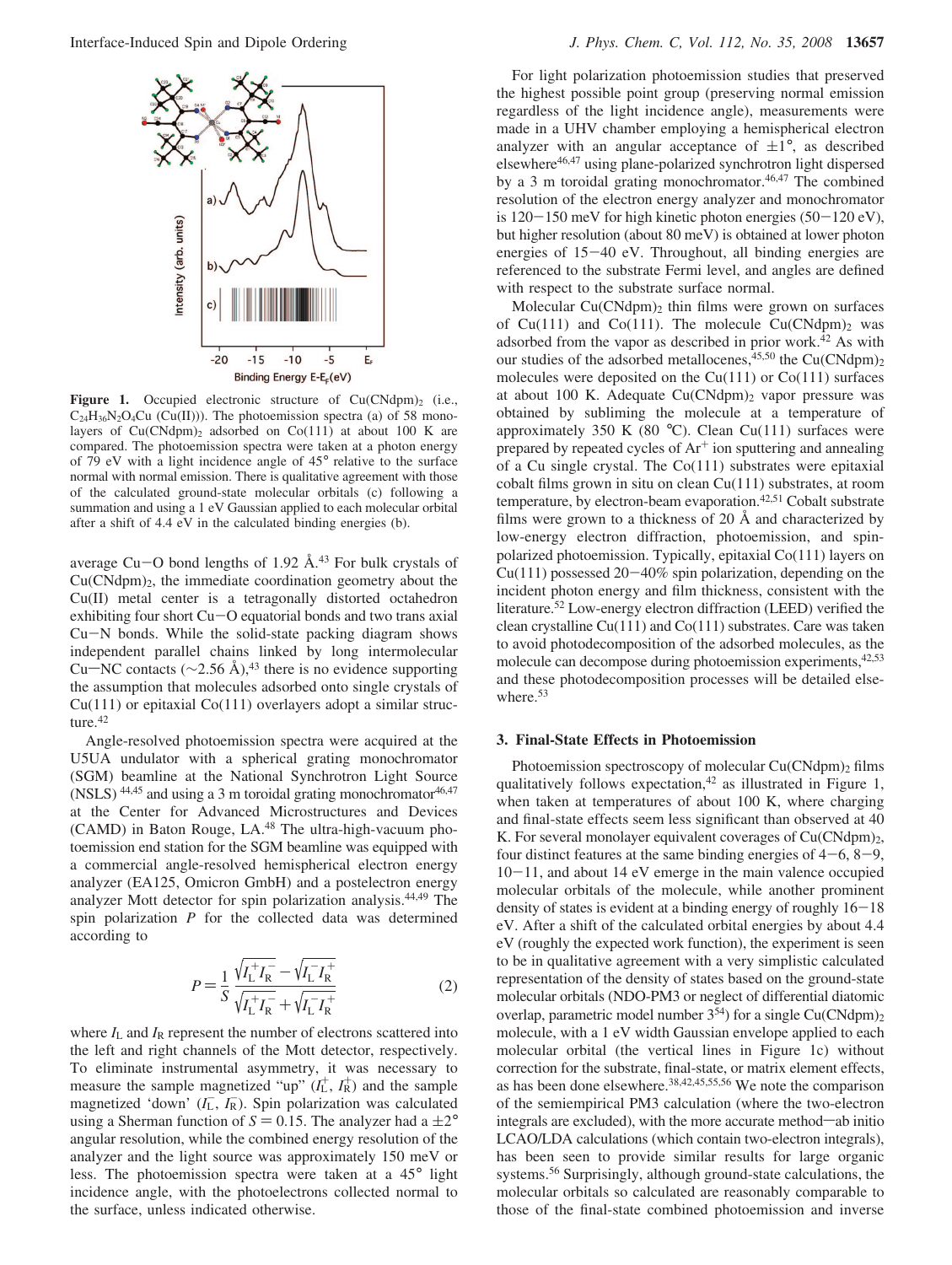

**Figure 2.** Photoemission spectra of Cu(CNdpm)<sub>2</sub> deposited on Co(111) at about 40 K as a function of the molecular film thickness. The spectra were taken at a photon energy of 49 eV with a light incidence angle of 45° relative to the surface normal with normal emission.



**Figure 3.** Photoemission spectra of Cu(CNdpm)<sub>2</sub> deposited on Cu(111) at about 40 K as a function of increasing molecular film thickness. The spectra were taken at a photon energy of 49 eV with a light incidence angle of 45° relative to the surface normal with normal emission.

photoemission experimental studies. Another approach would be to use a semiempirical hybrid functional such as B3LYP.<sup>57,58</sup>

There is a strong dependence of the photoemission spectra on both the film thickness and substrate that had not been observed in prior work,<sup>42</sup> partly arising from improved energy resolution in photoemission and lower substrate temperatures. Figure 2 shows photoemission spectra of increasing molecular  $Cu(CNdpm)<sub>2</sub>$  film coverages deposited on the surface of a Co(111) substrate at about 40 K. Similarly, photoemission spectra of increasing molecular  $Cu(CNdpm)$ <sub>2</sub> film coverages deposited on the surface of a Cu(111) substrate at about 40 K are shown in Figure 3. With the lower photon energy of 49 eV, the photoemission features are more distinct than at 79 eV. At 79 eV, the molecular orbitals with a strong Cu weight are emphasized, due to the resonant photoemission intensity contributions from the Cu 3p core to bound-state excitations. At 49 eV, the photoemission cross-sections favor the ligand contributions, as has been noted previously.42 What is observed, with the molecular films on both Co(111) (Figure 2) and Cu(111) (Figure 3) substrates at about 40 K, is an increase in





**Figure 4.** Light-polarization-dependent photoemission spectra of  $Cu(CNdpm)<sub>2</sub>$  deposited on  $Co(111)$  at 100 K for a molecular film thickness of (a) 8 molecular monolayers (MLs) at the left and (b) 57 molecular MLs at the right. Data are shown for three different photon energies of 50, 79, and 110 eV for a light incidence angle of 45° (red) and a light incidence angle of 70° (blue) relative to the surface normal. All spectra were taken with electrons collected at the surface normal.



**Figure 5.** Relative change in binding energy with increasing thickness of  $Cu(CNdpm)<sub>2</sub>$  molecular thin films on  $Cu(111)$  (squares) and  $Co(111)$ (solid circles) at 40 K as well as on  $Co(111)$  (open circles) at 100 K. The binding energy position of the photoemission feature attributable to the higher occupied molecular orbitals alone has been plotted. The bottom axis is the thickness of  $Cu(CNdpm)<sub>2</sub>$  in molecular monolayer equivalents.

the molecular orbital derived photoemission feature binding energies, with increasing molecular film coverage. This increase in binding energy with coverage is evident but is not as dramatic with the films on the same substrates at 100 K (Figure 4 and reported in ref 42).

These increases in the binding energies of the  $Cu(CNdpm)$ <sub>2</sub> features in photoemission spectra taken at about 40 and 100 K are summarized in Figure 5. The binding energy shifts of the photoemission features with coverage from the  $Cu(CNdpm)<sub>2</sub>$ molecular orbitals on  $Co(111)$  and  $Cu(111)$  at about 40 K are similar with coverage, but do differ slightly between the two substrates. The binding energy difference is about 1 eV between the two substrates for the photoemission features from 10 molecular monolayers (MLs) of Cu(CNdpm). This is much larger than variations between experiments of about 200-<sup>300</sup> meV. At around 18 molecular MLs the difference between the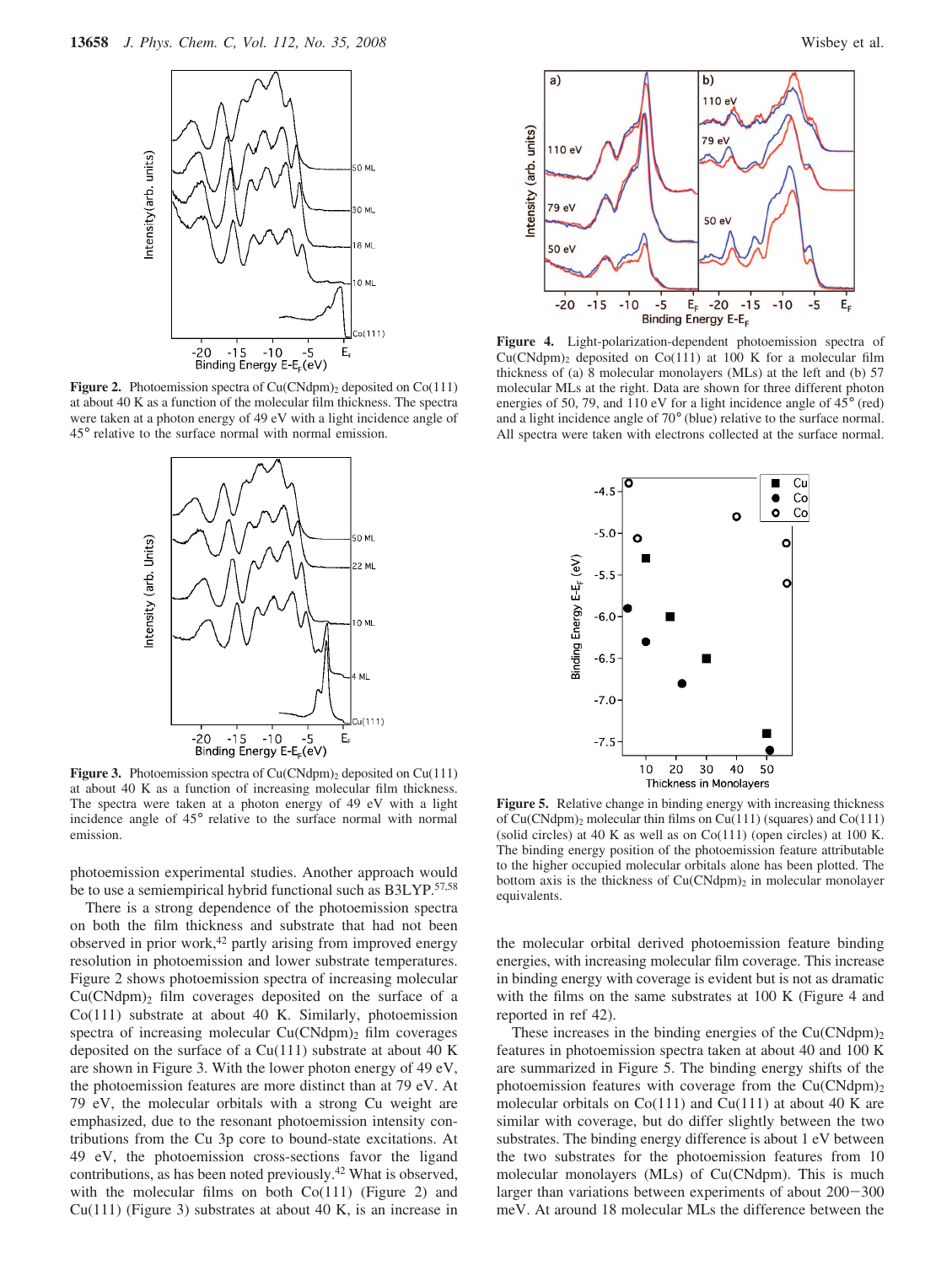two substrates decreases to  $0.7 \pm 0.2$  eV. As the thickness reaches about 50 molecular MLs, the difference in the binding energies, for the features from the  $Cu(CNdpm)<sub>2</sub>$  molecular orbitals, is reduced to around  $0.4 \pm 0.2$  eV, as seen in Figure 5.

The changes in the binding energies with the molecular thin film thickness can arise from several sources, such as finalstate effects, photohole screening, charge transfer, and changes in the molecular orientation.<sup>59-62</sup> We can distinguish between initial-state "chemical effects" and final-state effects<sup>59</sup> by investigating how the molecular orbital binding energies change with coverage and temperature. With initial-state chemical effects, which include charge transfer from the substrate, 6,7,63 both the highest occupied molecular orbital and lowest unoccupied molecular orbital shift relative to the substrate Fermi level in a like manner with the molecular film thickness. With final-state effects,59,60,64,65 the highest occupied molecular orbital (HOMO) and lowest unoccupied molecular orbital (LUMO) gap changes, with both the HOMO and the LUMO shifting toward or away from the Fermi level in concert. While it is clear that a definitive distinction between chemical shifts and final-state effects requires combined photoemission and inverse photoemission studies<sup>59</sup> or scanning tunnel spectroscopy,<sup>66</sup> initialstate chemical shifts, based on the interface dipole, largely occur only for the first  $3-5$  molecular layers for molecules such as the metal phthalocyanines<sup>6,63</sup> and  $C_{60}$ <sup>66</sup> and would tend to be largely independent of temperature. In the case of  $Cu(CNdpm)<sub>2</sub>$ , the binding energy shifts in the photoemission spectra continue to persist at much higher molecular coverages and are temperature-dependent (there is a difference between 40 and 100 K in the coverage dependence of the photoemission spectra).

While both charging and screening could contribute to finalstate effects, and both are consistent with the strong temperature dependence observed in the binding energy shifts with thickness, it should be noted that line shape effects expected to accompany final-state effects61,62 are often not observed with molecules and are not observed here in a very pronounced fashion. The fact that final-state effects are observed, whatever their origin (including possible molecular film surface charging), tends to implicate differences in the preferential orientation of the molecules. The differences in molecular orientation are indeed seen to be substrate-dependent and affect the molecular packing for molecular films to significant thickness, as discussed below. The changing molecular orientation provides a complication that cannot be ignored.8,36,37 The molecular orienation can affect not only molecular orbital alignment with respect to the substrate Fermi level (a temperature-independent effect) but also the effective dielectric properties, which could show a strong temperature dependence in photoemission.

One should note that the molecular orientation will sometimes strongly depend on the temperature<sup>67,68</sup> and the film growth temperature<sup>69</sup> so that the bonding orientation can affect intermolecular interactions, in particular the  $\pi-\pi$  stacking interactions.69 Such a temperature dependence of the preferential orientation will certainly contribute a small initial-state chemical shift but will profoundly enhance or suppress final-state charging and screening, by strongly affecting the hopping conductivity through the molecular film. In general, final-state effects due to charge mobility tend to be far larger than charging effects due to changing molecular orientation,<sup>68</sup> though separation of the origins of the final-state charging and screening can be very difficult in organic systems.



**Figure 6.** Light-polarization-dependent photoemission spectra of  $Cu(CNdpm)<sub>2</sub>$  deposited on  $Cu(111)$  at 40 K with a fixed angle between the light incidence and electron emission. The spectra are shown for a Cu(CNdpm)2 molecular thin film of 22 molecular MLs at the left (a) and for a thickness of 50 molecular MLs at the right (b). Spectra were taken for a light incidence angle with the electric vector in the plane of the surface and electrons collected at 45° relative to the surface normal (red) and for a light incidence angle of 45° with electrons collected along the surface normal (blue), at a photon energy of 49 eV. The insets indicate the geometry of the experiments.

#### **4. Evidence for Preferential Molecular Orientation**

Light-polarization-dependent angle-resolved photoemission does provide some evidence of a preferential molecular orientation for adsorbed Cu(CNdpm)<sub>2</sub>. The plane-polarized synchrotron light, dispersed through the monochromator, provides symmetry selection rules according to<sup>70</sup>

$$
\left(\frac{\mathrm{d}\sigma}{\mathrm{d}\Omega}\right)_{\mathrm{PES}} = |\langle \Psi_{\mathrm{f}} | \vec{A} \cdot \vec{P} + \vec{P} \cdot \vec{A} | \Psi_{\mathrm{i}} \rangle|^2 \delta(E_{\mathrm{f}} - E_{\mathrm{i}} - h\nu) \quad (3)
$$

where  $\vec{A}$  is the vector potential of the incident photon,  $\vec{P}$  is the momentum operator,  $\vec{A} \cdot \vec{P}$  is the effective dipole operator,  $\Psi_i$ and  $\Psi_f$  are the initial and final states, respectively, and  $E_i$  and  $E_f$  are initial and final energies of the electron, respectively. If the molecule truly is randomly orientated with respect to the surface normal, or canted uniformly neither in the plane of the surface nor along the surface normal (but say at 45° between those two orientations), then there should be no change in the photoemission intensities with light incident angle in the geometry of our experiments. In fact, for Cu(CNdpm)<sub>2</sub> adsorbed on Cu(111), there is a profound difference in photoemission spectra taken with larger light incidence angles and light vector potential oriented more along the surface normal (blue spectra in Figure 4), as compared to small light incidence angles and light vector potential oriented more along the surface plane (red spectra in Figure 4).

The coverage dependence of the preferential orientation for  $Cu(CNdpm)<sub>2</sub>$  differs when deposited on either  $Co(111)$  or  $Cu(111)$ . This suggests differences in the  $Cu(CNdpm)$ <sub>2</sub> interaction with Co(111) and Cu(111). Although less easy to interpret when both the light incidence and photoelectron emission angles change, the differences in preferential orientation for  $Cu(CNdpm)$ <sub>2</sub> on  $Co(111)$ and Cu(111) are evident when Figures 6 and 7 are compared.

Like those of copper phthalocyanine, $39$  the molecular orbitals of  $Cu(CNdpm)<sub>2</sub>$  are generally enhanced with a light polarization placing the vector potential increasingly oriented along the surface normal (Figures 4, 6, and 7). We may conclude that  $Cu(CNdpm)<sub>2</sub>$ , on the basis of symmetry selection rules in photoemission and inspection of the various molecular orbital contributions to each of the photoemission features, tends to adopt a preferential orientation so that the complex lies largely coplanar with the substrate interface.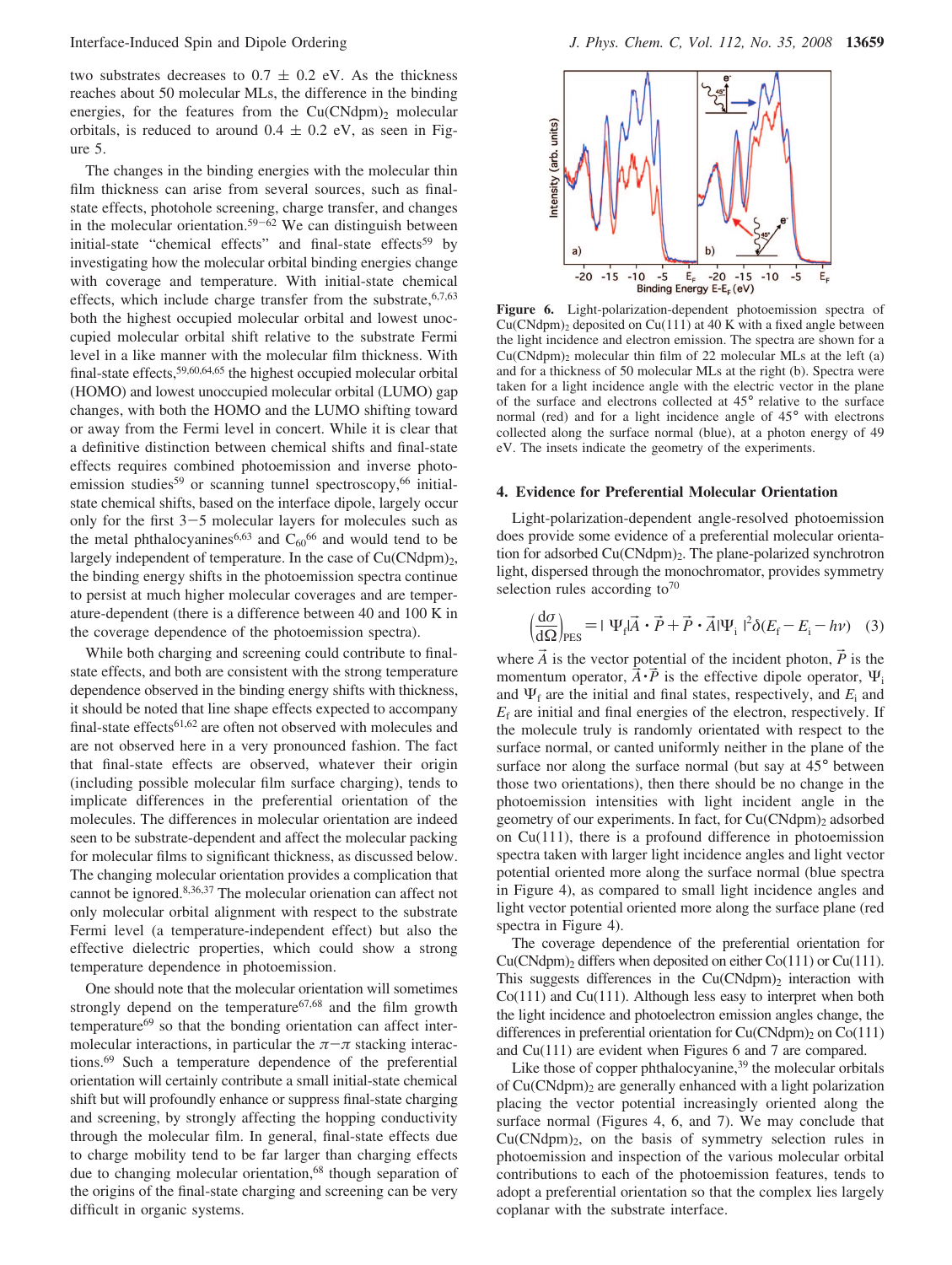

**Figure 7.** Light-polarization-dependent photoemission spectra of  $Cu(CNdpm)<sub>2</sub>$  deposited on  $Co(111)$  at 40 K with a fixed angle between the light incidence and electron emission. The spectra are shown for a  $Cu(CNdpm)<sub>2</sub>$  molecular thin film of 30 molecular MLs at the left (a) and for a thickness of 50 molecular MLs at the right (b). Spectra were taken for a light incidence angle with the electric vector in the plane of the surface and electrons collected at 45° relative to the surface normal (red) and for a light incidence angle of 45° with electrons collected along the surface normal (blue), at a photon energy of 49 eV. The insets indicate the geometry of the experiments.

Surprisingly, this preferential planar orientation is adopted only with increasing molecular film thickness on Co(111). This molecular orientation adopted for the thicker molecular  $Cu(CNdpm)<sub>2</sub>$  films on  $Co(111)$  is evident from the greater light polarization dependence in photoemission. This suggests either that the preferential orientation of  $Cu(CNdpm)<sub>2</sub>$  at the  $Co(111)$ interface is canted or that at the  $Co(111)$  interface the molecule is in a configuration far from planar. The latter nonplanar molecular configuration must be considered as this occurs in the bulk  $Cu(CNdpm)<sub>2</sub>$  crystals.<sup>42,43</sup> With increasing molecular film thickness on  $Co(111)$ , the molecular  $Cu(CNdpm)<sub>2</sub>$  layers adopt an increasing planar orientation with respect to the substrate surface, eventually losing preferential orientation with even greater  $Cu(CNdpm)<sub>2</sub>$  film thickness on Co(111). By way of comparison, on some substrates copper phthalocyanine is also canted or "upright",<sup>33,36</sup> as is possibly adsorbed (5,7,12,14tetramethyl-2,3:9,10-dibenzo[*b*,*i*]-1,4,8,11-tetraazacyclotetradecine)cobalt(II) ( $Co<sup>H</sup>TMTAA$ ) on Au(111), although the latter system may also be in a nonplanar (saddle-shaped) molecular configuration.38

In any case, the molecular packing of  $Cu(CNdpm)<sub>2</sub>$  on  $Cu(111)$  and  $Co(111)$  differs substantially from that of the bulk molecular crystal.42,43 The bulk molecular packing would provide little or no light polarization dependence in photoemission. A preferential molecular orientation so different from that observed in bulk crystals of  $Cu(CNdpm)<sub>2</sub>$  suggests that at least some  $\pi-\pi$  interactions exist between molecules, in the thin film limit, particularly on  $Cu(111)$ . The fact that  $Cu(CNdpm)<sub>2</sub>$  adopts a more planar configuration at all suggests that even very weak molecule-substrate interactions can lead to a change in the molecular conformation, as has been observed for (5,7,12,14 tetramethyl-2,3:9,10-dibenzo[*b*,*i*]-1,4,8,11-tetraazacyclotetradecine)nickel(II) (Ni<sup>II</sup>TMTAA),<sup>38</sup> and cobalt(II) tetraphenylporphyrin.<sup>40</sup> With increasing Cu(CNdpm)<sub>2</sub> film thickness on Cu(111), as in the case of the metal phthalocyanines,  $8,17,34$  the preferential planar configuration is slowly lost, as indicated by the diminishing light polarization dependence in photoemission. Again a similar effect has been observed in the light-polarization-dependent photoemission for copper phthalocyanine on graphite<sup>39</sup> and other metal phthalocyanines.<sup>17,34</sup>

The likely  $\pi-\pi$  interactions that accompany a preferential bonding orientation do suggest that the substrate does affect



**Figure 8.** Spin-polarized photoemission of about 10 molecular MLs of Cu(CNdpm)<sub>2</sub> deposited on Co(111) at  $T \approx 40$  K at a thickness of about 30 Å. The spectra were taken at a normal emission angle with a light incident angle of 45° relative to the surface normal and a photon energy of 49 eV. The spin-polarized photoemission spectra (a) are compared with those of the calculated spin ground-state molecular orbitals (c) following a summation and using a 1 eV Gaussian applied to each molecular orbital after a shift of 4.4 eV in calculated binding (b). Red indicates the spin majority while blue indicates the spin minority throughout. The inset shows the spin-polarized photoemission spectra for clean  $Co(111)$  grown on  $Cu(111)$  for two photon energies but an otherwise similar photoemission geometry.

the molecular orientation. In general, the metal phthalocyanines, metal tetraazaannulenes, and many metal porphyrins, such as  $Cu(CNdpm)<sub>2</sub>$ , are not perfect planar molecules. With a change in molecular orientation, there is a change in molecule dipole orientation. As suggested above, as the orientation of the molecule changes, so does the effective dipole layer, thus altering the binding energy. For copper phthalocyanine, as the molecules are deposited, they shift from a flat orientation to slightly canted. This canting increases with thickness and changes the dipole layer at the interface, causing an increase in the binding energy of the molecular orbitals. Such effects, however, would not be strongly temperature-dependent unless the adlayer orientation was seen to be strongly dependent upon temperature as has been occasionally observed with large organic adlayers.55

#### **5. Substrate-Induced Net Spin Polarization**

Spin-polarized photoemission data were taken at temperatures of ∼40 K at a thickness of 10 molecular MLs or less. Net spin polarization was observed in the spin-polarized photoemission of  $Cu(CNdpm)<sub>2</sub>$  deposited on  $Co(111)$ , as seen in Figure 8. Figure 8a shows a clear difference in the spin majority and minority intensities for the occupied states of  $Cu(CNdpm)<sub>2</sub>$ deposited on Co(111), although the resolution and count rate have been very degraded from the spin-integrated photoemission spectra so as to avoid photofragmentation of the adsorbed  $Cu(CNdpm)<sub>2</sub>$  at 40 K. In spite of the reduced resolution, we find a maximum in the absolute value of the spin asymmetry of  $-10\%$  to  $-15\%$  (favoring the minority spin polarization) at binding energies of about  $2-5$  eV and  $+10\%$  (majority spins) at binding energies of  $14-18$  eV. Although the measured spin polarization differs from the model calculations for a single spinpolarized Cu(CNdpm)2 molecule (Figure 8b), the overall dependence of spin polarization on the molecular orbital is expected (Figure 8c).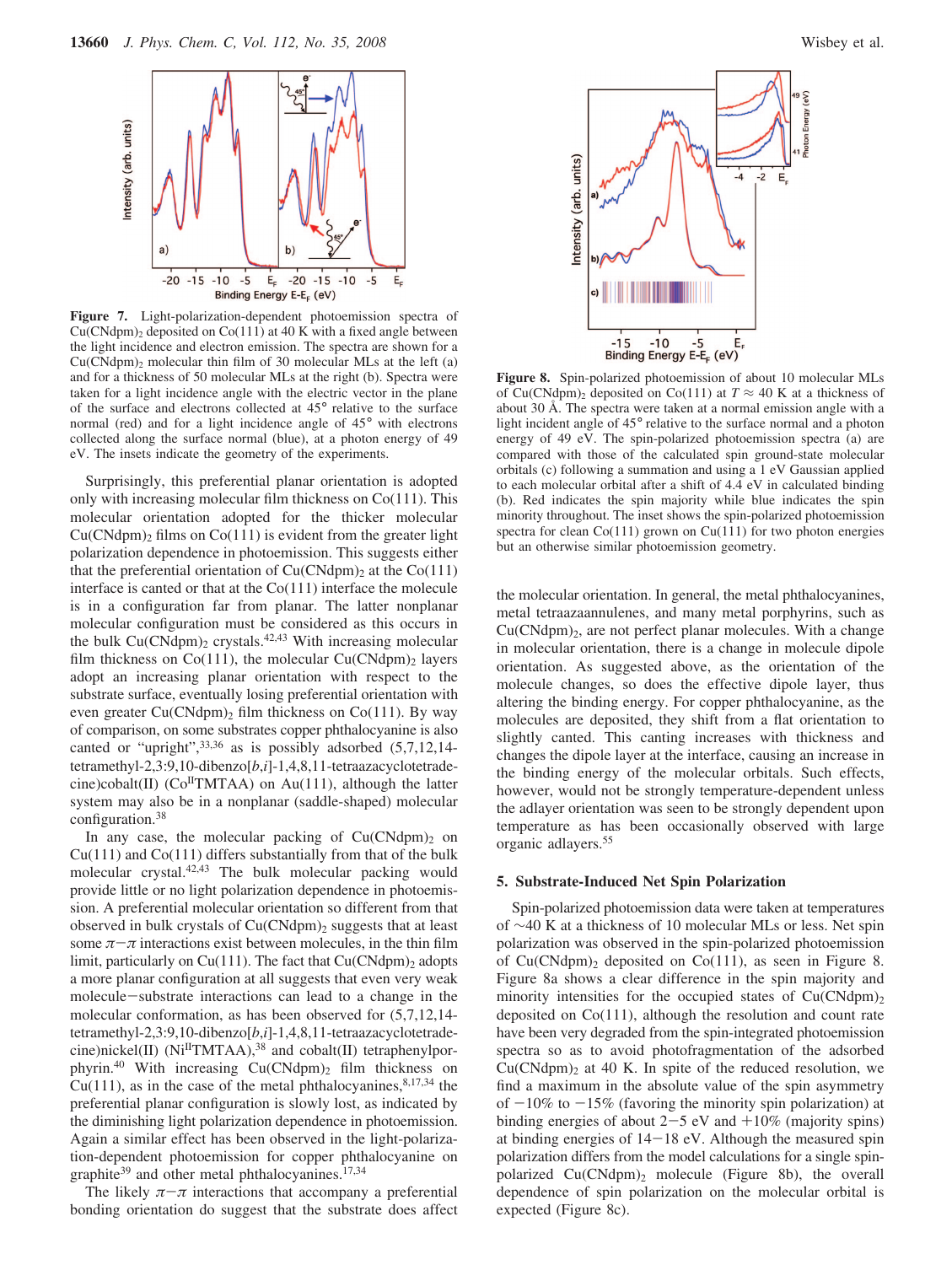As observed with adsorbed metal phthalocyanines on transition ferromagnetic substrates, $17,18$  the induced magnetic order leads to a polarization asymmetry that depends on the molecular orbital contributions. The spin asymmetries observed for  $Cu(CNdpm)<sub>2</sub>$  tend to resemble that observed with copper phthalocyanine on Fe(100), although they are of opposite sign in polarization. Copper phthalocyanine on Fe(100) exhibits a +5% asymmetry near the highest occupied molecular orbitals at about 1 eV binding energy  $(-1 \text{ eV}, E - E_F)$  and a slight negative spin asymmetry at binding energies  $(-12 \text{ eV}, E E_F$ ) where the C 2s contributions to the molecular orbitals are likely to be stronger.<sup>17</sup> The higher, roughly 5%, spin asymmetries near the highest occupied molecular orbitals are also observed with other metal phthalocyanines on  $Fe(100).<sup>18</sup>$  The smaller absolute values of the spin asymmetries observed for the metal phthalocyanines may differ from those of  $Cu(CNdpm)<sub>2</sub>$ on Co(111) for a variety of reasons. The paramagnetic correlation length, molecular film thickness, temperature, and substrate domain structure can all play a role in establishing the observed spin polarization, as could the different probing depths of spinpolarized photoemission reported here and spin-polarized metastable de-excitation spectroscopy (the latter being far more surface sensitive) studies of the metal phthalocyanines on Fe $(100)$ .<sup>17,18</sup> Clearly a ferromagnetic substrate can induce magnetic ordering in a molecular adsorbate, resulting in a molecular-orbital-dependent spin polarization. This is not the substrate polarization, as the signs of the spin asymmetries differ significantly from that observed for cobalt at the same binding energies (inset to Figure 8).

The negative sign of the spin polarization  $(-10\% \text{ to } -15\%)$ at the smaller binding energies, for adsorbed Cu(CNdpm)<sub>2</sub> on Co(111) at 40 K, suggests that some of the molecular Cu spin density is aligned antiparallel to the Co(111) substrate moment. It is at the smaller energies that the molecular orbitals contain a strong Cu weight. The ligand polarization, as represented at the higher binding energies, may be aligned with the  $Co(111)$ substrate moment. This is very different from the metal phthalocyanines on Fe(100) at room temperature,  $17,18$  where the sign of the polarization suggests that the central metal atom is clearly aligned parallel to the substrate moment and that the ligand may have a slight spin density component antiparallel to the substrate. One implication of this result is that, for adsorbed  $Cu(CNdpm)$ <sub>2</sub> on  $Co(111)$  at 40 K, there is possible weak antiferromagnetic coupling of the Cu central atom with respect to the substrate, beginning at the interface. This would also be very different from metallic copper on cobalt, where there can be spin minority quantum well states in copper on cobalt, but the induced Cu moment is largely parallel to the Co substrate.<sup>71</sup>

The very high values of the absolute polarizations we observe for  $Cu(CNdpm)$ <sub>2</sub> on  $Co(111)$  suggest a paramagnetic correlation length (in the context of eq 1) on the order of the thickness (about 10 molecular monolayers), since the polarization in the paramagnetic limit will not exceed the polarization of clean  $Co(111)$ , or about  $20-40\%$ . Alternatively, in the molecular packing arrangement adopted on Co(111), there is a weak ferromagnetic coupling and some magnetic ordering. The latter possibility would certainly be consistent with the alignment of the Cu moments in  $Cu(CNdpm)$ <sub>2</sub> antiparallel to the substrate Co moments. While the medium of exchange in the  $Cu(CNdpm)<sub>2</sub>$  has not been identified from the measurements here or elsewhere,<sup>42</sup> a strong hybridization between the Cu 3d orbitals in  $Cu(CNdpm)<sub>2</sub>$  and the substrate could lead to a reduction in the overall spin majority population in  $Cu(CNdpm)<sub>2</sub>$  adsorbed at the interface, as occurs for Ti in barium titanate on  $i$ ron<sup>72</sup> and strontium titanate on cobalt.<sup>73</sup> Clearly molecular film thickness and temperature spin-dependent polarization studies are required to elucidate the mechanism(s) of the spin ordering.

Strict physisorption on Co(111) would tend to result in a net majority polarization everywhere, with a very small Pauli-type exchange splitting, as has been observed in the case of Xe on  $Co(111),<sup>74</sup>$  and this would fall off dramatically with adlayer thickness. This is certainly not the case here.

#### **6. Summary**

In conclusion, we have shown that  $Cu(CNdpm)<sub>2</sub>$  adopts a preferential orientation on both Co(111) and Cu(111), although there are some differences evident between the two substrates, especially at lower coverage. We find a maximum spin asymmetry of  $+10\%$  at binding energies of about  $4-5$  eV and  $-10\%$  at binding energies of  $14-18$  eV. It is clear from the data, analogous to prior work with the metal phthalocyanines on transition ferromagnetic substrates,17,18 that there is overall dependence of the spin polarization on the molecular orbital. The data suggest either a paramagnetic correlation length for  $Cu(CNdpm)<sub>2</sub>$  on the order of 10 molecular monolayers or that with the molecular packing arrangement adopted by  $Cu(CNdpm)<sub>2</sub>$  on  $Co(111)$  there is weak ferromagnetic coupling and some magnetic ordering at 40 K.

Given that the surface dipole layer and surface interactions can affect the adsorbate molecular dipole and molecular structural configuration, it may be that these induced changes in structure also change the magnetic properties or the molecule. Molecules such as  $Cu(CNdpm)<sub>2</sub>$  may be possible archetypical magnetoelectric systems.75

**Acknowledgment.** This research was supported by the National Science Foundation through Grant Nos. CHE-0415421 and CHE-0650453. The CAMD is supported by the Louisiana Board of Regents. The NSLS is supported by the United States Department of Energy, Office of Science, Office of Basic Energy Sciences, under Contract No. DE-AC02-76CH00016. We thank Neil M. Boag for synthesizing samples of  $Cu(CNdpm)<sub>2</sub>$  and acknowledge the technical assistance of Ihor Ketsman and a number of helpful discussions with Neil Boag, Ihor Ketsman, and Evgeny Tsymbal.

#### **References and Notes**

(1) Zhu, X. Y. *Surf. Sci. Rep.* **2004**, *56*, 1.

(2) Balaz, S.; Caruso, A. N.; Platt, N. P.; Dimov, D. I.; Boag, N. M.; Brand, J. I.; Losovyj, Ya. B.; Dowben, P. A. *J. Phys. Chem. B* **2007**, *111*, 7009–7016.

(3) L'vov, V. S.; Naaman, R.; Tiberkevich, V.; Vager, Z. *Chem. Phys. Lett.* **2003**, *381*, 650.

(4) Cahen, D.; Naaman, R.; Vager, Z. *Ad*V*. Funct. Mater.* **<sup>2005</sup>**, *<sup>15</sup>*, 1571.

(5) Sabirianov, R. F.; Mei, W. N.; Lu, J.; Gao, Y.; Zeng, X. C.; Bolskar, R. D.; Jeppson, P.; Wu, N.; Caruso, A. N.; Dowben, P. A. *J. Phys.: Condens. Matter* **2007**, *19*, 082201.

(6) Ishii, H.; Sugiyama, K.; Ito, E.; Seki, K. *Ad*V*. Mater.* **<sup>1999</sup>**, *<sup>11</sup>*, 605.

(7) Schwieger, T.; Peisert, H.; Knupfer, M. *Chem. Phys. Lett.* **2004**, *384*, 197–202.

(8) Yamane, H.; Yabuuchi, Y.; Fukagawa, H.; Kera, S.; Okudaira, K. K.; Ueno, N. *J. Appl. Phys.* **2006**, *99*, 093705.

(9) Ellis, T. S; Park, K. T.; Ulrich, M. D.; Hulbert, S. L.; Rowe, J. E. *J. Appl. Phys.* **2006**, *100*, 093515.

(10) Berner, S.; de Wild, M.; Ramoino, L.; Ivan, S.; Baratoff, A.; Güntherodt, H.-J.; Suzuki, H.; Schlettwein, D.; Jung, T. A. *Phys. Rev. B* **2003**, *68*, 115410.

(11) Lu, X.; Hipps, K. W.; Wang, X. D.; Mazur, U. *J. Am. Chem. Soc.* **1996**, *118*, 7197.

(12) Fukagawa, H.; Yamane, H.; Kera, S.; Okudaira, K. K.; Ueno, N. *Phys. Re*V*. B* **<sup>2006</sup>**, *<sup>73</sup>*, 041302(R).